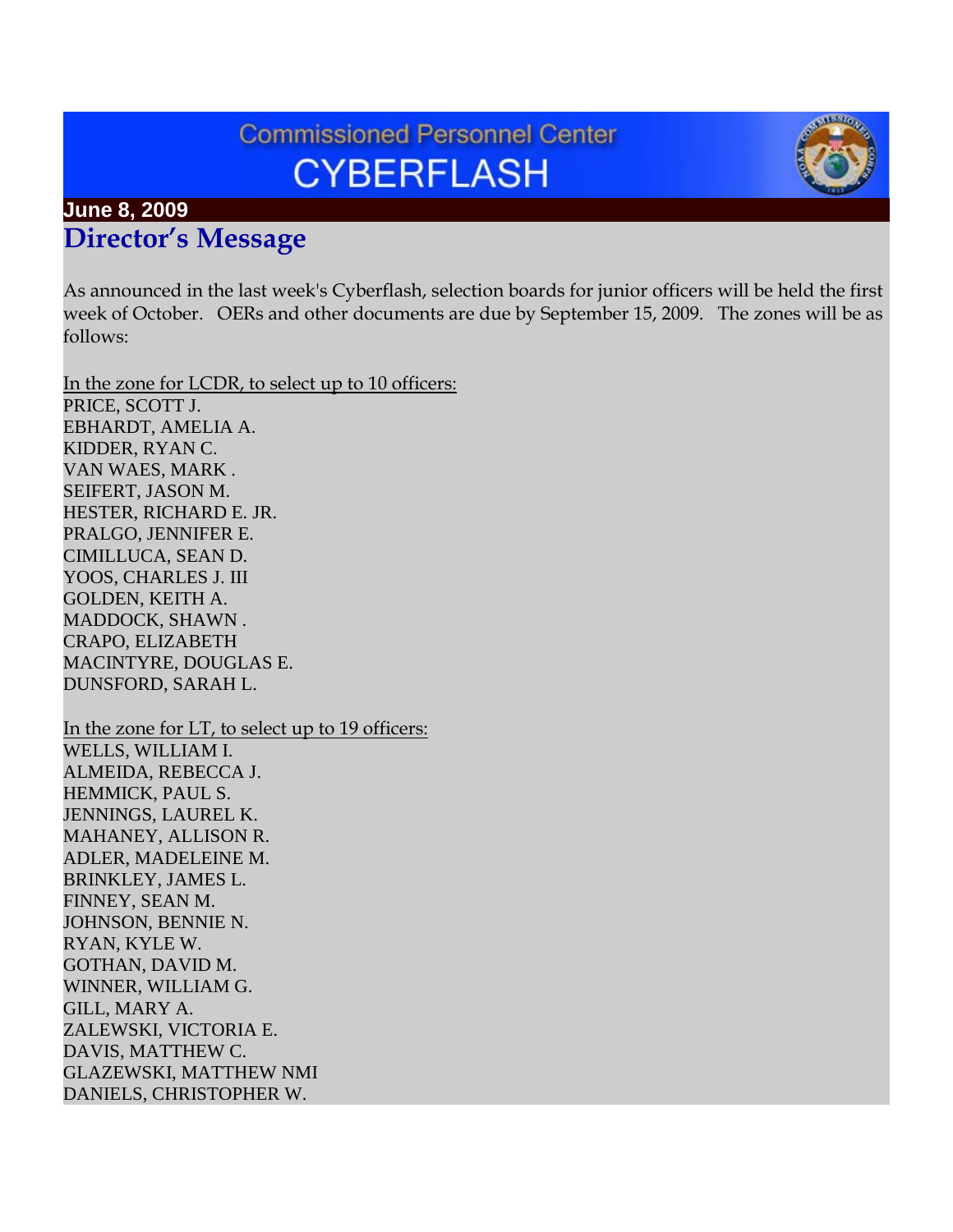VASQUEZ,DEL MERCADO, RAUL HARRIS, SARAH A. T. MCGOVERN, MEGHAN E. FUENMAYOR, FRANCISCO J. SALERNO, LECIA M. BROWN, OLIVER E. SLATER, JOSHUA J.

In the zone for LTJG to select up to 11 officers: MOE, HEATHER L. PATE, RUSSELL D. SANDERS, KYLE A. CLOVIS, LINDSAY H. ANDVICK, JON D. MAGGIED, AARON D. BRIAND, CHRISTOPHER J. ROBBIE, MICHAEL D. NORRIS, ERIK S. KARPOV, KURT S. KOSENKO, MARINA O.

Ryalcses

**CAPT Raymond C. Slagle, NOAA Director, Commissioned Personnel Center**

# **Announcements**

### **Constructive Suggestions for the Betterment of NOAA and the Corps**

This page allows officers to offer suggestions for the betterment of NOAA and the Corps. Currently, the End-of-Year Service Report (SR) captures this information, but only once a year. By allowing officers to provide suggestions/comments at any time, we hope to be able to address issues in a more timely manner versus simply once a year. This page will allow officers to submit questions/concerns on any topic (i.e., assignments, PCS orders, OERs, etc.) and have them go directly to a designated point of contact. All e-mails will be tracked in a database and posted per topic for all officers to view. This will allow the Commissioned Personnel Center to create a "sounding board" to generate a source of shared information with the entire NOAA Corps. The Suggestions page can be found by logging into OPF online, then selecting "Suggestions" on the left side of the page. The link to this page is: [https://cpc.nmao.noaa.gov/opfonline/pre\\_suggestions.jsp](https://cpc.nmao.noaa.gov/opfonline/pre_suggestions.jsp)

**\_\_\_\_\_\_\_\_\_\_\_\_\_\_\_\_\_\_\_\_\_\_\_\_\_\_\_\_\_\_\_\_\_\_\_\_\_\_\_\_\_\_\_\_\_\_\_\_\_\_\_\_\_\_\_\_\_\_\_\_\_\_\_\_\_\_\_\_\_\_\_\_\_\_\_\_\_\_**

#### **Approved Retirements/Resignations/Separations**

The following officers have approved retirements, resignations, or separations. Be sure to thank them for their service to NOAA and nation and wish them the best the next time you see these

**\_\_\_\_\_\_\_\_\_\_\_\_\_\_\_\_\_\_\_\_\_\_\_\_\_\_\_\_\_\_\_\_\_\_\_\_\_\_\_\_\_\_\_\_\_\_\_\_\_\_\_\_\_\_\_\_\_\_\_\_\_\_\_\_\_\_\_\_\_\_\_\_\_\_\_\_\_\_**